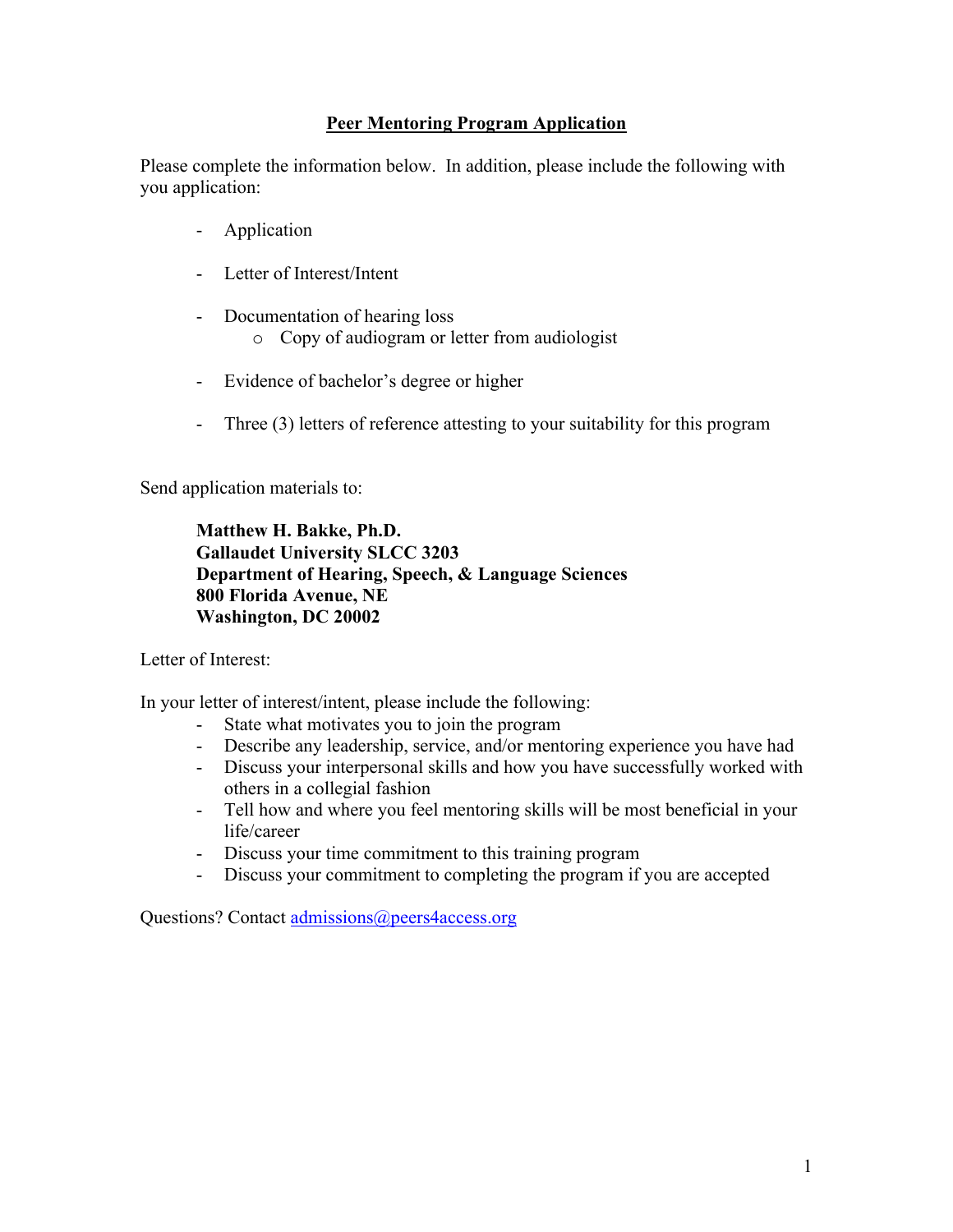#### **Checklist for Application to Peer Mentoring Program**

- □ Application
- □ Letter of Interest/Intent
- □ Documentation of hearing loss -Copy of audiogram or letter from audiologist
- □ Evidence of bachelor's degree or higher
- □ Three (3) letters of reference attesting to your suitability for this program  $\Box$  First letter of reference (name):  $\Box$ □ Second letter of reference (name): \_\_\_\_\_\_\_\_\_\_\_\_\_\_\_\_\_\_\_\_\_\_\_  $\Box$  Third letter of reference (name):
	-

Send application materials to:

**Matthew H. Bakke, Ph.D. Gallaudet University SLCC 3203 Department of Hearing, Speech, & Language Sciences 800 Florida Avenue, NE Washington, DC 20002**

Email admissions@peers4access.org with any questions.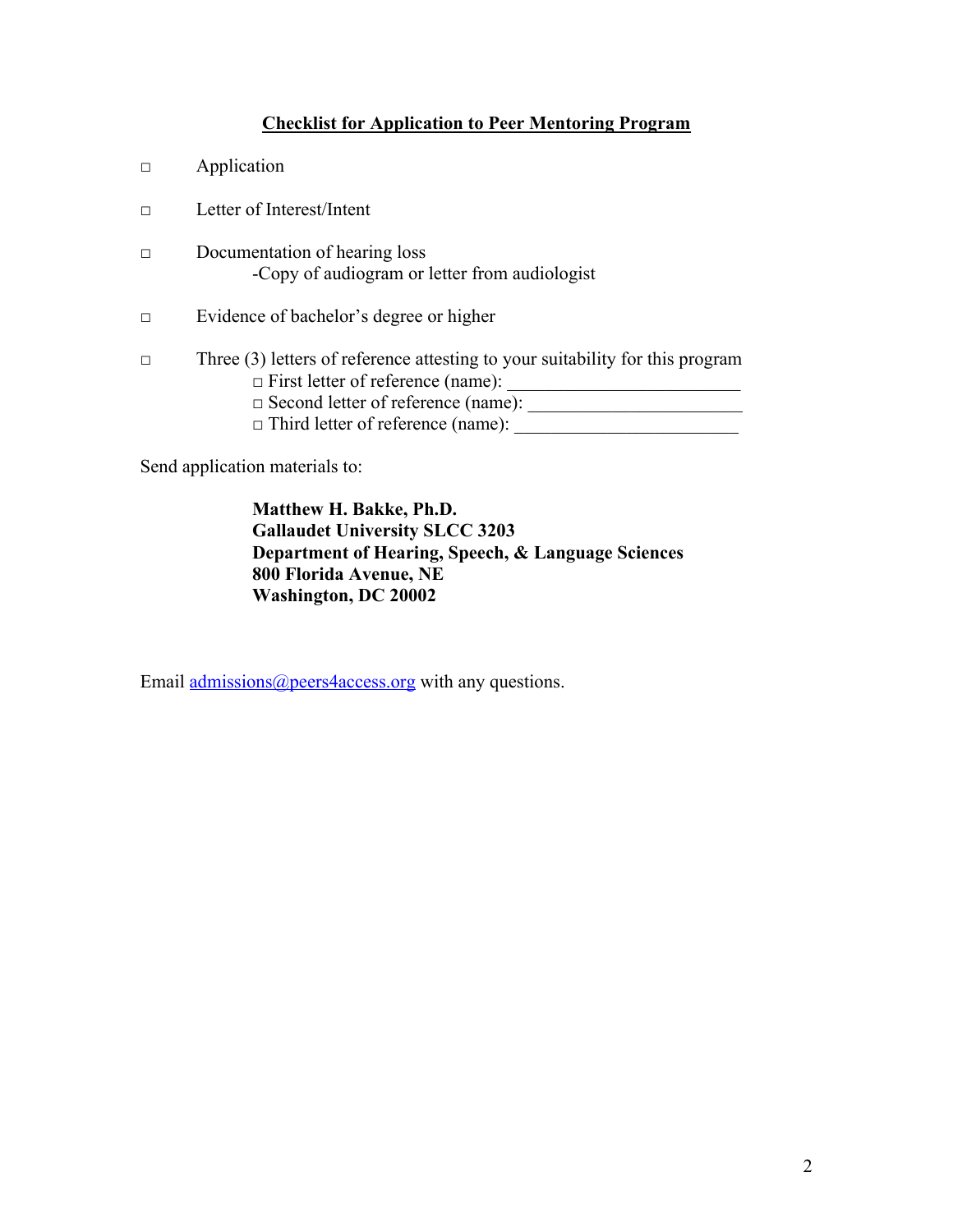# **Peer Mentoring Program Application Form**

| Do you have internet access on a regular basis? $\Box$ YES $\Box$ NO |  | <u> 1989 - Johann John Harry Harry Harry Harry Harry Harry Harry Harry Harry Harry Harry Harry Harry Harry Harry</u> |                          |
|----------------------------------------------------------------------|--|----------------------------------------------------------------------------------------------------------------------|--------------------------|
|                                                                      |  | Rate your computer skills/ experience below: (1=novice, 5=expert)                                                    |                          |
|                                                                      |  | Novice $\frac{1}{1}$ $\frac{2}{3}$ $\frac{4}{4}$                                                                     | Expert<br>$\overline{5}$ |
|                                                                      |  |                                                                                                                      |                          |
|                                                                      |  |                                                                                                                      |                          |
|                                                                      |  | Please describe your degree of hearing loss or enclose an audiogram:                                                 |                          |
| Do you use hearing technology? $\Box$ YES $\Box$ NO                  |  |                                                                                                                      |                          |
| If yes, do you use:                                                  |  | $\Box$ Cochlear implant? $\Box$                                                                                      |                          |